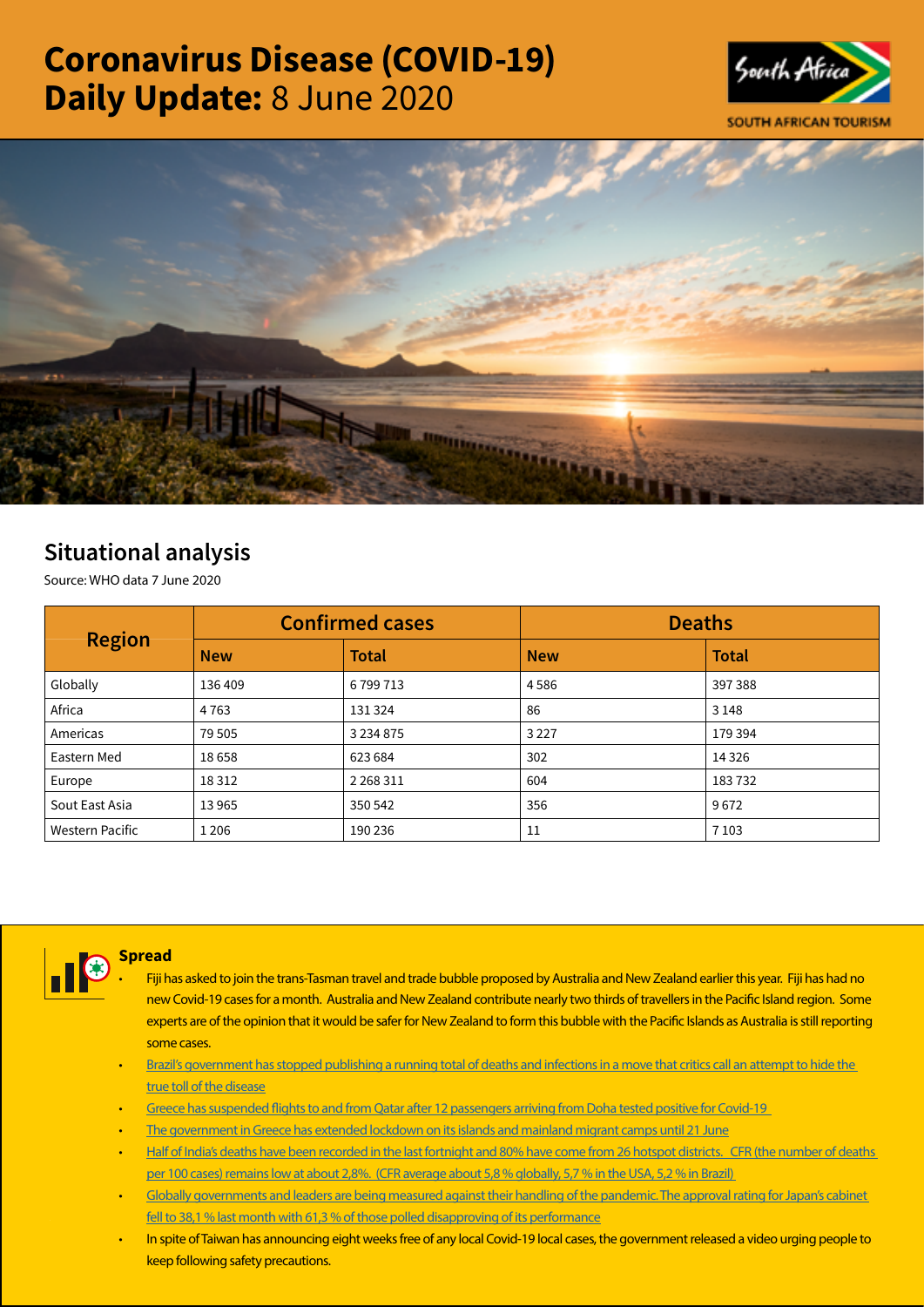#### South Africa:



| <b>Date</b> | <b>Tests</b> | <b>Negative</b> | <b>Positive</b> | <b>Deaths</b> | $% + /$<br><b>Tests</b> | % test/Pop<br>(58780000) | <b>Fatality Rate</b><br>(Deaths/<br>Pos) | Recover-<br>ies | <b>Recovery Rate</b><br>% (Rec/Pos) |
|-------------|--------------|-----------------|-----------------|---------------|-------------------------|--------------------------|------------------------------------------|-----------------|-------------------------------------|
| 1 June      | 742742       | 708 385         | 34 3 57         | 709           | 4,63                    | 1,26                     | 2,05                                     | 17 291          | 50                                  |
| 2 June      | 761 534      | 725722          | 35812           | 755           | 4,70                    | 1,3                      | 2,11                                     | 18 3 13         | 51                                  |
| 3 June      | 785 979      | 748 525         | 37 5 25         | 792           | 4,77                    | 1,34                     | 2,11                                     | 19682           | 52                                  |
| 4 June      | 820 675      | 779883          | 40792           | 848           | 4,97                    | 1,4                      | 2,08                                     | 21 3 11         | 52                                  |
| 5 June      | 850 871      | 807 437         | 43 4 34         | 908           | 5,1                     | 1,45                     | 2,09                                     | 23 088          | 53                                  |
| 6 June      | 891 668      | 845 695         | 45 973          | 952           | 5,16                    | 1,52                     | 2,07                                     | 24 25 8         | 53                                  |
| 7 June      | 920 064      | 871779          | 48 285          | 998           | 5,25                    | 1,57                     | 2,07                                     | 24 3 64         | 50                                  |

Visit: [www.sacoronavirus.co.za](http://www.sacoronavirus.co.za) for the latest updates. SA Tourism will make updates available on [www.southafrica.net.](http://www.southafrica.net)

#### SOUTH AFRICA NEWS

#### TOURISM RELATED ARTICLES

- [Flight risk: safe air travel now comes at a price FlySafair is charging people extra to keep seats next to them free. Government](https://select.timeslive.co.za/ideas/2020-06-08-flight-risk-the-new-face-of-air-travel-will-come-at-a-price-for-some/)  [doesn't agree, but it might be worth it](https://select.timeslive.co.za/ideas/2020-06-08-flight-risk-the-new-face-of-air-travel-will-come-at-a-price-for-some/)
- [Business rescuers seek more time to finalise plan to save Comair The troubled airline needs a substantial cash injection to fly](https://www.iol.co.za/business-report/companies/business-rescuers-seek-more-time-to-finalise-plan-to-save-comair-49111698)  [again, as it intends to resume domestic passenger air travel on November 1](https://www.iol.co.za/business-report/companies/business-rescuers-seek-more-time-to-finalise-plan-to-save-comair-49111698)
- [As domestic flights resume King Shaka International Airport warns passengers of safety checks](https://www.iol.co.za/sunday-tribune/news/as-domestic-flights-resume-king-shaka-international-airport-warns-passengers-of-safety-checks-49086790)
- [WATCH | SA's first flights take off here's how air travel has changed](https://www.businessinsider.co.za/cemair-first-domestic-flight-in-lockdown-2020-6)
- Tourism industry doubles down to reassure travellers The most critical factor in the survival of the travel and tourism industry is restoring the confidence of travellers, which means health and hygiene standards will need to be at the forefront - and [governments will have to work together with the private sector](https://www.news24.com/fin24/companies/travelandleisure/tourism-industry-doubles-down-to-reassure-travellers-20200606-2)

#### GENERAL COVID-19 RELATED ARTICLES

- POLITICAL WEEK AHEAD: Lockdown levels and cigarette ban in the spotlight Legal battles over the constitutionality of the [lockdown regulations will be a feature of the coming week](https://www.businesslive.co.za/bd/politics/2020-06-07-political-week-ahead-lockdown-levels-and-cigarette-ban-in-the-spotlight/)
- [EDITORIAL: Sport is finding its feet again Crowds aren't there yet but fans' enthusiasm will carry sport into a new era](https://www.businesslive.co.za/bd/politics/2020-06-07-political-week-ahead-lockdown-levels-and-cigarette-ban-in-the-spotlight/)
- [Angie Motshekga says most schools ready to open on Monday This was after a 'mop up' week in which an all-out effort was](https://www.businesslive.co.za/bd/national/education/2020-06-07-angie-motshekga-says-most-schools-ready-to-open-on-monday/)  [made to get schools ready to receive pupils](https://www.businesslive.co.za/bd/national/education/2020-06-07-angie-motshekga-says-most-schools-ready-to-open-on-monday/)
- It's back to school at last No one besides pupils and staff would be allowed entry without an appointment with principals [when an estimated 95% of the country's schools reopen this morning](https://www.iol.co.za/pretoria-news/its-back-to-school-at-last-49111666)
- Religious South Africans opt to avoid places of worship Many worshippers hesitant to return for fear of catching the [coronavirus](https://www.businesslive.co.za/bd/national/2020-06-07-religious-south-africans-opt-to-avoid-places-of-worship/)
- [Ramaphosa on rising infection rate: 'Don't be alarmed, be prepared' The president has ordered South Africans to protect the](https://www.thesouthafrican.com/news/ramaphosa-on-rising-covid-19-coronavirus-infections-8-june-2020/)  [elderly and those with comorbidities](https://www.thesouthafrican.com/news/ramaphosa-on-rising-covid-19-coronavirus-infections-8-june-2020/)
- [Covid-19: Plan on models, act on data Models need to be adjusted by actual measurements, like the actual number of people](https://www.dailymaverick.co.za/article/2020-06-08-covid-19-plan-on-models-act-on-data/#gsc.tab=0)  [who are dying from the disease. This means that models tend to be more inaccurate in the beginning, but get better at making](https://www.dailymaverick.co.za/article/2020-06-08-covid-19-plan-on-models-act-on-data/#gsc.tab=0) [predictions over time](https://www.dailymaverick.co.za/article/2020-06-08-covid-19-plan-on-models-act-on-data/#gsc.tab=0)
- [Covid-19: The folly of correcting mistakes when heading the wrong way State control is crushing our freedoms. It's important](https://www.moneyweb.co.za/moneyweb-opinion/covid-19-the-folly-of-correcting-mistakes-when-heading-the-wrong-way/)  [to revisit government's strategy](https://www.moneyweb.co.za/moneyweb-opinion/covid-19-the-folly-of-correcting-mistakes-when-heading-the-wrong-way/)